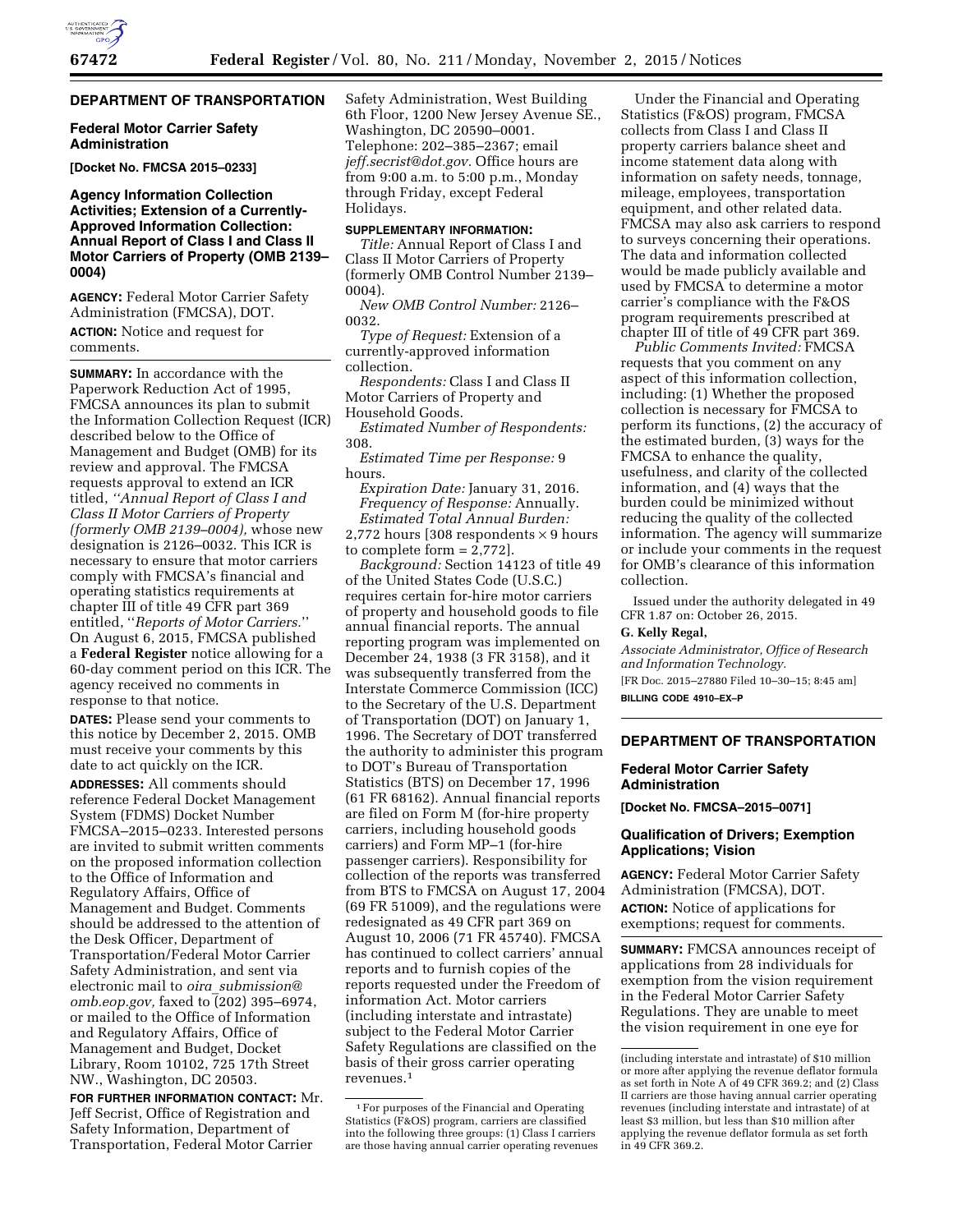various reasons. The exemptions will enable these individuals to operate commercial motor vehicles (CMVs) in interstate commerce without meeting the prescribed vision requirement in one eye. If granted, the exemptions would enable these individuals to qualify as drivers of commercial motor vehicles (CMVs) in interstate commerce.

**DATES:** Comments must be received on or before December 2, 2015. All comments will be investigated by FMCSA. The exemptions will be issued

the day after the comment period closes. **ADDRESSES:** You may submit comments bearing the Federal Docket Management System (FDMS) Docket No. FMCSA– 2015–0071 using any of the following methods:

• *Federal eRulemaking Portal:* Go to *http://www.regulations.gov.* Follow the on-line instructions for submitting comments.

• *Mail:* Docket Management Facility; U.S. Department of Transportation, 1200 New Jersey Avenue SE., West Building Ground Floor, Room W12–140, Washington, DC 20590–0001.

• *Hand Delivery:* West Building Ground Floor, Room W12–140, 1200 New Jersey Avenue SE., Washington, DC, between 9 a.m. and 5 p.m., Monday through Friday, except Federal Holidays.

• *Fax:* 1–202–493–2251.

*Instructions:* Each submission must include the Agency name and the docket numbers for this notice. Note that all comments received will be posted without change to *http:// www.regulations.gov,* including any personal information provided. Please see the Privacy Act heading below for further information.

*Docket:* For access to the docket to read background documents or comments, go to *http:// www.regulations.gov* at any time or Room W12–140 on the ground level of the West Building, 1200 New Jersey Avenue SE., Washington, DC, between 9 a.m. and 5 p.m., Monday through Friday, except Federal holidays. The FDMS is available 24 hours each day, 365 days each year. If you want acknowledgment that we received your comments, please include a selfaddressed, stamped envelope or postcard or print the acknowledgement page that appears after submitting comments on-line.

*Privacy Act:* In accordance with 5 U.S.C. 553(c), DOT solicits comments from the public to better inform its rulemaking process. DOT posts these comments, without edit, including any personal information the commenter provides, to *www.regulations.gov,* as

described in the system of records notice (DOT/ALL–14 FDMS), which can be reviewed at *www.dot.gov/privacy.*  **FOR FURTHER INFORMATION CONTACT:**  Christine A. Hydock, Chief, Medical Programs Division, (202) 366–4001, *fmcsamedical@dot.gov,* FMCSA, Department of Transportation, 1200 New Jersey Avenue SE., Room W64– 224, Washington, DC 20590–0001. Office hours are from 8:30 a.m. to 5 p.m., Monday through Friday, except Federal holidays. If you have questions regarding viewing or submitting material to the docket, contact Docket Services, telephone (202) 366–9826. **SUPPLEMENTARY INFORMATION:** 

# **I. Background**

Under 49 U.S.C. 31136(e) and 31315, FMCSA may grant an exemption from the Federal Motor Carrier Safety Regulations for a 2-year period if it finds ''such exemption would likely achieve a level of safety that is equivalent to or greater than the level that would be achieved absent such exemption.'' FMCSA can renew exemptions at the end of each 2-year period. The 28 individuals listed in this notice have each requested such an exemption from the vision requirement in 49 CFR 391.41(b)(10), which applies to drivers of CMVs in interstate commerce. Accordingly, the Agency will evaluate the qualifications of each applicant to determine whether granting an exemption will achieve the required level of safety mandated by statute.

## **II. Qualifications of Applicants**

#### *Bruce D. Amundson*

Mr. Amundson, 59, has had amblyopia in his left eye since birth. The visual acuity in his right eye is 20/ 20, and in his left eye, 20/400. Following an examination in 2015, his optometrist stated, ''Bruce Amundson definitely has sufficient vision to perform the driving tasks required to operate a commercial vehicle.'' Mr. Amundson reported that he has driven straight trucks for 43 years, accumulating 215,000 miles, and tractor-trailer combinations for 15 years, accumulating 450,000 miles. He holds a Class A CDL from Iowa. His driving record for the last 3 years shows no crashes and no convictions for moving violations in a CMV.

#### *Terry M. Baldwin*

Mr. Baldwin, 51, has had optic nerve coloboma and retinal dysplasia in his left eye since birth. The visual acuity in his right eye is 20/20, and in his left eye, light perception. Following an examination in 2015, his optometrist

stated, ''Since Mr. Baldwin has been living his entire life with this left eye vision deficit, he has obviously made compensatory adaptations to it and has sufficient vision to perform driving tasks required to operate a commercial vehicle.'' Mr. Baldwin reported that he has driven straight trucks for 12 years, accumulating 124,800 miles. He holds a Class C CDL from Pennsylvania. His driving record for the last 3 years shows no crashes and no convictions for moving violations in a CMV.

### *Gene B. Clyde*

Mr. Clyde, 52, has had amblyopia in his right eye since birth. The visual acuity in his right eye is 20/400, and in his left eye, 20/20. Following an examination in 2015, his ophthalmologist stated, ''In my medical opinion, this patient has been driving for over 30 years and has not had any accidents and therefore would seem his vision is sufficient for commercial driving.'' Mr. Clyde reported that he has driven straight trucks for 27 years, accumulating 675,000 miles, and tractor-trailer combinations for 8 years, accumulating 200,000 miles. He holds a Class AM CDL from New York. His driving record for the last 3 years shows no crashes and 1 conviction for a moving violation in a CMV; he failed to obey a traffic control.

### *Joseph Coelho Jr.*

Mr. Coelho, 55, has had amblyopia in his left eye since birth. The visual acuity in his right eye is 20/20, and in his left eye, 20/200. Following an examination in 2015, his ophthalmologist stated, ''He has had amblyopia of the left eye throughout his life. In my medical opinion, Mr. Coelho is qualified to operate a commercial motor vehicle.'' Mr. Coelho reported that he has driven straight trucks for 38 years, accumulating 380,000 miles, and tractor-trailer combinations for 2 years, accumulating 30,000 miles. He holds a Class A CDL from Rhode Island. His driving record for the last 3 years shows no crashes and no convictions for moving violations in a CMV.

### *Levi R. Coutcher*

Mr. Coutcher, 60, has had optic nerve atrophy in his left eye since 1995. The visual acuity in his right eye is 20/20, and in his left eye, 20/150. Following an examination in 2015, his optometrist stated, ''In my opinion Levi Coutcher has sufficient vision to perform the tasks required to operate a commercial vehicle safely.'' Mr. Coutcher reported that he has driven straight trucks for 14 years, accumulating 210,000 miles, and tractor-trailer combinations for 14 years,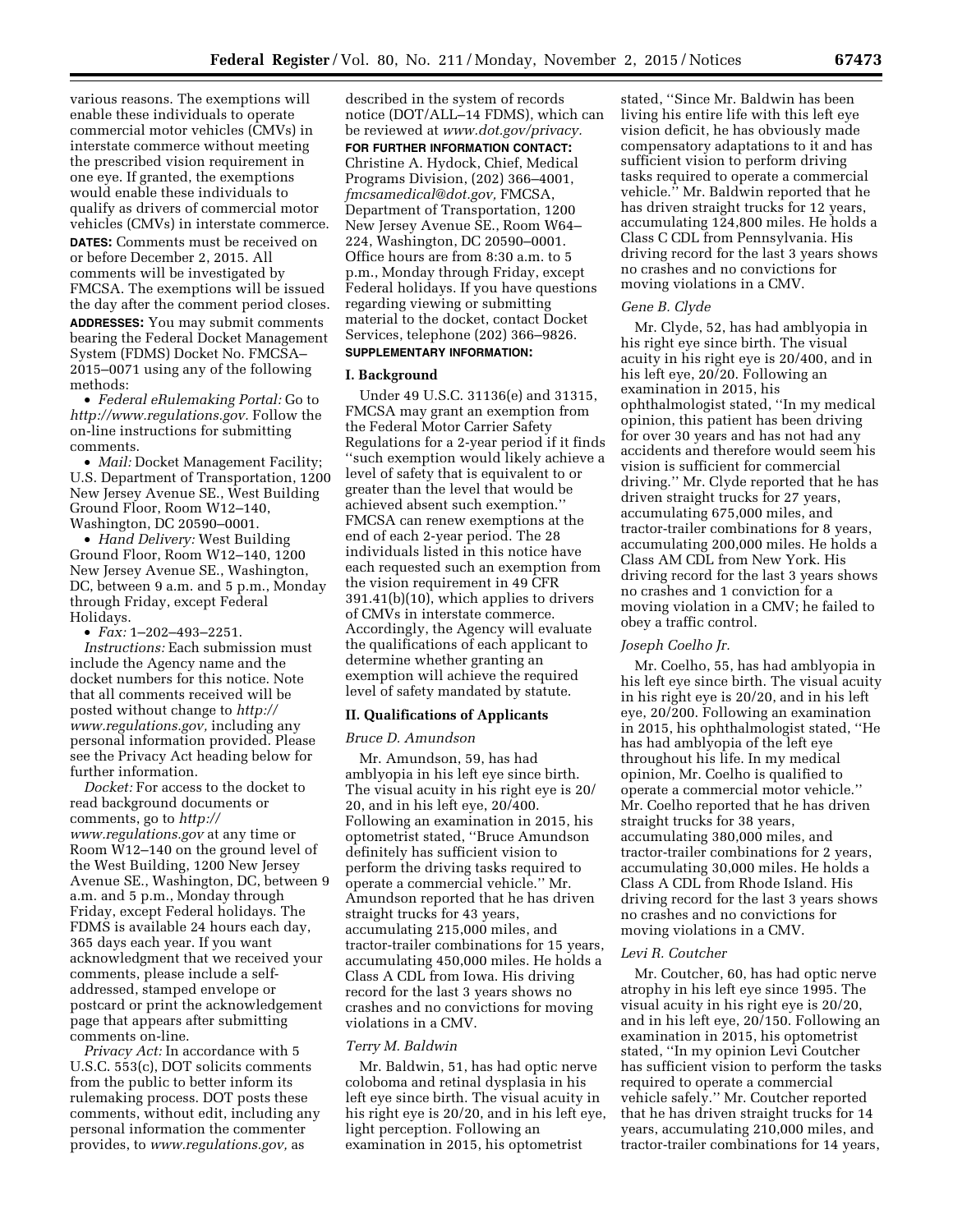accumulating 840,000 miles. He holds a Class A CDL from Washington. His driving record for the last 3 years shows no crashes and no convictions for moving violations in a CMV.

## *Leonard H. Culbertson*

Mr. Culbertson, 58, has optic neuropathy in his left eye due to a traumatic incident in 1995. The visual acuity in his right eye is 20/20, and in his left eye, counting fingers. Following an examination in 2015, his ophthalmologist stated, ''In my medical opinion he has sufficient vision to perform the driving tasks required to operate a commercial vehicle.'' Mr. Culbertson reported that he has driven straight trucks for 41 years, accumulating 410,000 miles, and tractor-trailer combinations for 9 years, accumulating 1.13 million miles. He holds a Class B CDL from Georgia. His driving record for the last 3 years shows no crashes and no convictions for moving violations in a CMV.

## *Craig L. Dawson, Sr.*

Mr. Dawson, 50, has had central scotoma in his left eye since 2008. The visual acuity in his right eye is 20/20, and in his left eye, 20/100. Following an examination in 2015, his ophthalmologist stated, ''In my medical opinion, Mr. Dawson does have sufficient vision to operate a commercial vehicle.'' Mr. Dawson reported that he has driven straight trucks for 25 years, accumulating 500,000 miles, and tractor-trailer combinations for 25 years, accumulating 3 million miles. He holds a Class A CDL from Ohio. His driving record for the last 3 years shows no crashes and no convictions for moving violations in a CMV.

### *Jason R. Gast*

Mr. Gast, 36, has a detached retina with subsequent repair in his right eye due to a traumatic incident in 2000. The visual acuity in his right eye is 20/50, and in his left eye, 20/20. Following an examination in 2015, his ophthalmologist stated, ''Therefore it is my medical opinion that he has sufficient vision to perform the driving tasks required to operate a commercial vehicle.'' Mr. Gast reported that he has driven straight trucks for 14 years, accumulating 26,000 miles, and tractortrailer combinations for 2 years, accumulating 4,000 miles. He holds a Class A CDL from Missouri. His driving record for the last 3 years shows no crashes and no convictions for moving violations in a CMV.

## *Nirmal S. Gill*

Mr. Gill, 50, has had esotropia and strabismic amblyopia in his right eye since birth. The visual acuity in his right eye is 20/400, and in his left eye, 20/20. Following an examination in 2015, his ophthalmologist stated, ''Patient has sufficient vision to perform the driving tasks required to operate a commercial vehicle.'' Mr. Gill reported that he has driven tractor-trailer combinations for 15 years, accumulating 1.2 million miles. He holds a Class A CDL from California. His driving record for the last 3 years shows no crashes and no convictions for moving violations in a CMV.

# *Robert C. Green, Jr.*

Mr. Green, 58, has a prosthetic left eye due to a traumatic incident in 1960. The visual acuity in his right eye is 20/20, and in his left eye, no light perception. Following an examination in 2015, his optometrist stated, ''He has sufficient vision to perform all driving tasks required to operate a commercial vehicle.'' Mr. Green reported that he has driven straight trucks for 28 years, accumulating 21,840 miles. He holds a Class AM CDL from Pennsylvania. His driving record for the last 3 years shows no crashes and no convictions for moving violations in a CMV.

## *Stanley Grubb*

Mr. Grubb, 62, has had refractive amblyopia in his left eye since 2002. The visual acuity in his right eye is 20/ 25, and in his left eye, 20/800. Following an examination in 2015, his optometrist stated, ''Patient has sufficient vision to drive a commercial vehicle.'' Mr. Grubb reported that he has driven straight trucks for 43 years, accumulating 774,000 miles, and tractor-trailer combinations for 43 years, accumulating 1.29 million miles. He holds a Class DA CDL from Kentucky. His driving record for the last 3 years shows no crashes and no convictions for moving violations in a CMV.

## *Louis M. Hankins*

Mr. Hankins, 53, has had a prosthetic left eye due to a traumatic incident in 2001. The visual acuity in his right eye is 20/20, and in his left eye, no light perception. Following an examination in 2015, his ophthalmologist stated, ''I understand he has been driving on a CDL . . . He has 110+ degrees of visual field on his right side. With side mirrors he should be able to continue to drive without difficulty.'' Mr. Hankins reported that he has driven tractortrailer combinations for 31 years, accumulating 2.64 million miles. He holds a Class AM CDL from Illinois. His

driving record for the last 3 years shows no crashes and no convictions for moving violations in a CMV.

## *Nathan H. Jacobs*

Mr. Jacobs, 60, has had esotropia in his right eye since childhood. The visual acuity in his right eye is 20/60, and in his left eye, 20/20. Following an examination in 2014, his optometrist stated, ''I certify that in my medical opinion does have sufficient vision to perform the driving tasks required to operate a commercial vehicle.'' Mr. Jacobs reported that he has driven tractor-trailer combinations for 34 years, accumulating 51,000 miles. He holds an operator's license from New Mexico. His driving record for the last 3 years shows no crashes and no convictions for moving violations in a CMV.

## *Danny L. Keplinger*

Mr. Keplinger, 55, has had amblyopia in his right eye since childhood. The visual acuity in his right eye is 20/60, and in his left eye, 20/20. Following an examination in 2015, his optometrist stated, ''In my professional opinion, Mr. Keplinger has sufficient vision to operate a commercial vehicle.'' Mr. Keplinger reported that he has driven tractor-trailer combinations for 14 years, accumulating 728,000 miles. He holds a Class AM CDL from Virginia. His driving record for the last 3 years shows no crashes and no convictions for moving violations in a CMV.

#### *Kimber S. Krushinski*

Mr. Krushinski, 58, has had amblyopia in his right eye since childhood. The visual acuity in his right eye is 20/100, and in his left eye, 20/20. Following an examination in 2015, his optometrist stated, ''US Dept. Transportation . . . Horizontal visual field is satisfactory for driving.'' Mr. Krushinski reported that he has driven straight trucks for 20 years, accumulating 680,000 miles. He holds an operator's license from New York. His driving record for the last 3 years shows no crashes and no convictions for moving violations in a CMV.

### *Carmelo Lana*

Mr. Lana, 63, has had myopic degeneration and amblyopia in his left eye since birth. The visual acuity in his right eye is 20/25, and in his left eye, counting fingers. Following an examination in 2015, his ophthalmologist stated, ''Myopic Degeneration Left and—congenital/ stable [*sic*] . . . Approved to operate commercial vehicle.'' Mr. Lana reported that he has driven straight trucks for 43 years, accumulating 2.15 million miles,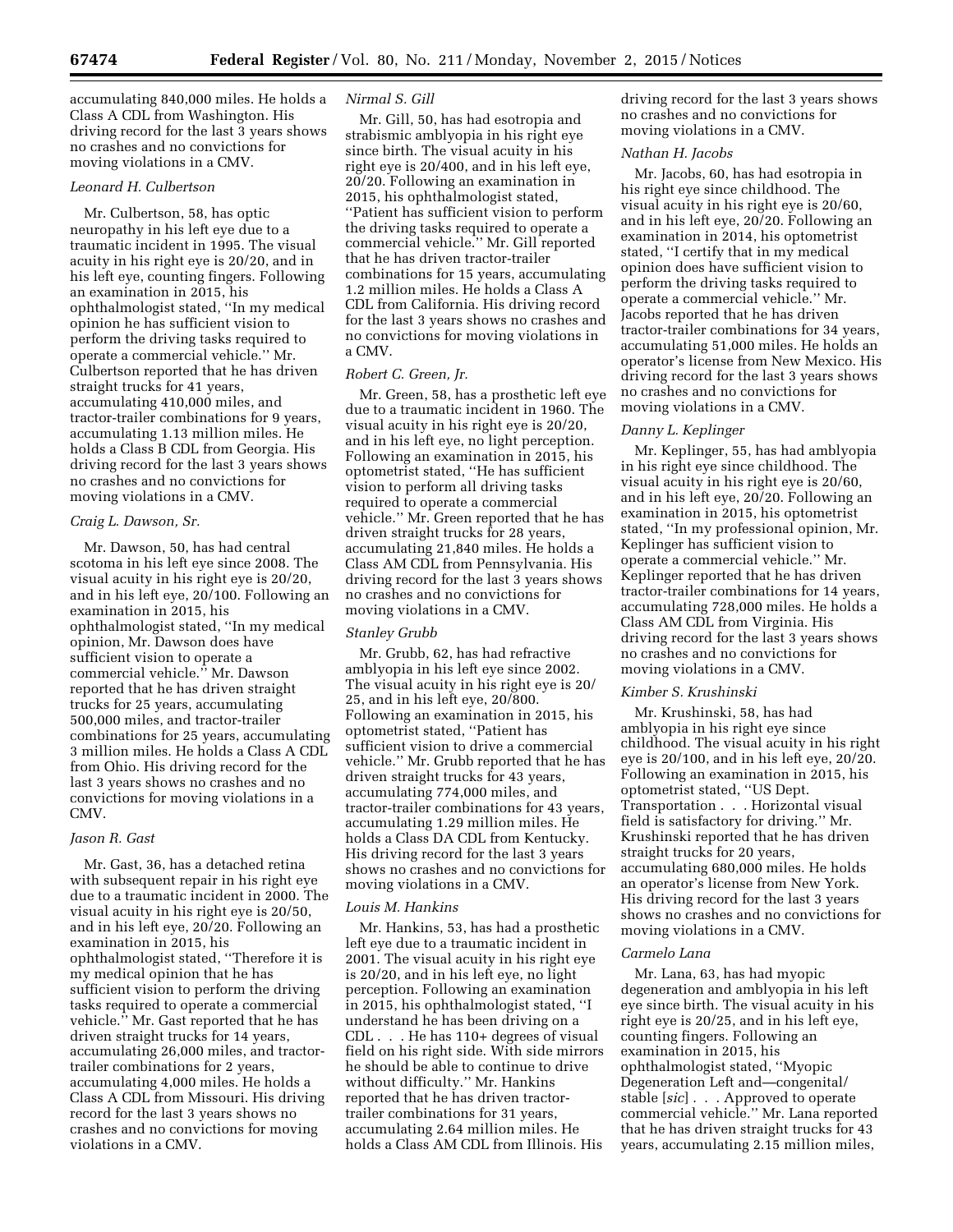and tractor-trailer combinations for 43 years, accumulating 2.15 million miles. He holds an operator's license from New Jersey. His driving record for the last 3 years shows no crashes and no convictions for moving violations in a CMV.

## *Keith A. Lang*

Mr. Lang, 42, has a prosthetic left eye due to a traumatic incident in 1997. The visual acuity in his right eye is 20/20, and in his left eye, no light perception. Following an examination in 2015, his optometrist stated, ''With best corrected vision of 20/20 -1 in the right eye and appropriate spectacle correction, pt. [*sic*] is able to operate a commercial vehicle.'' Mr. Lang reported that he has driven straight trucks for 6 years, accumulating 300,000 miles. He holds a Class A CDL from Texas. His driving record for the last 3 years shows no crashes and no convictions for moving violations in a CMV.

### *Nathan D. Langham*

Mr. Langham, 56, has a chorioretinal scar in his right eye due to a traumatic incident in 1990. The visual acuity in his right eye is 20/60, and in his left eye, 20/20. Following an examination in 2015, his optometrist stated, ''I certify that Nate Langham has sufficient vision to perform the driving tasks required to operate a commercial vehicle.'' Mr. Langham reported that he has driven straight trucks for 10 years, accumulating 15,000 miles, and tractortrailer combinations for 15 years, accumulating 142,500 miles. He holds a Class AM CDL from Illinois. His driving record for the last 3 years shows no crashes and no convictions for moving violations in a CMV.

## *Michael S. Lewis*

Mr. Lewis, 49, has had refractive amblyopia in his left eye since childhood. The visual acuity in his right eye is 20/100, and in his left eye, 20/15. Following an examination in 2015, his optometrist stated, ''It is my medical opinion that Mr [*sic*] Lewis has sufficient vision to perform the driving tasks required to operate a commercial vehicle.'' Mr. Lewis reported that he has driven tractor-trailer combinations for 27 years, accumulating 1.27 million miles. He holds a Class A CDL from North Carolina. His driving record for the last 3 years shows no crashes and no convictions for moving violations in a CMV.

## *Hector J. Lopez*

Mr. Lopez, 60, has had macular degeneration in his left eye since 1995. The visual acuity in his right eye is 20/

25, and in his left eye, 20/400. Following an examination in 2015, his optometrist stated, ''In my medical opinion, he has sufficient vision to perform the driving tasks required to operate a commercial vehicle at this time.'' Mr. Lopez reported that he has driven tractor-trailer combinations for 23 years, accumulating 2.4 million miles. He holds an operator's license from North Carolina. His driving record for the last 3 years shows no crashes and 1 conviction for a moving violation in a CMV; he failed to obey a traffic sign.

## *John V. Narretto, Jr.*

Mr. Narretto, 65, has had a retinal detachment in his left eye since 2005. The visual acuity in his right eye is 20/ 20, and in his left eye, counting fingers. Following an examination in 2015, his ophthalmologist stated, ''I, Dr. David Fargason, certify in my medical opinion that Mr. Narretto has sufficient vision to perform the driving tasks required to operate a commercial vehicle.'' Mr. Narretto reported that he has driven straight trucks for 32 years, accumulating 384,000 miles. He holds a Class A CDL from Louisiana. His driving record for the last 3 years shows no crashes and no convictions for moving violations in a CMV.

## *Branden J. Ramos*

Mr. Ramos, 32, has had amblyopia in his right eye since childhood. The visual acuity in his right eye is 20/100, and in his left eye, 20/30. Following an examination in 2015, his optometrist stated, ''In my medical opinion, I feel Mr. Ramos has sufficient vision to perform the driving tasks required to operate a commercial vehicle.'' Mr. Ramos reported that he has driven tractor-trailer combinations for 3 years, accumulating 904,000 miles. He holds a Class A CDL from California. His driving record for the last 3 years shows no crashes and no convictions for moving violations in a CMV.

## *Sonny Scott*

Mr. Scott, 46, has had an ocular aneurysm in his right eye since 1990. The visual acuity in his right eye is no light perception, and in his left eye, 20/ 20. Following an examination in 2015, his optometrist stated, ''It is my medical opinion that Mr. Scott has sufficient vision to perform the driving tasks required to operate a commercial vehicle.'' Mr. Scott reported that he has driven straight trucks for 18 years, accumulating 337,500 miles. He holds an operator's license from Ohio. His driving record for the last 3 years shows no crashes and no convictions for moving violations in a CMV.

# *Jarrod R. Seirer*

Mr. Seirer, 31, has complete loss of vision in his left eye due to a traumatic incident in 2009. The visual acuity in his right eye is 20/20, and in his left eye, no light perception. Following an examination in 2015, his optometrist stated, ''In my medical opinion, Mr. Jarrod Seirer has sufficient vision to perform the driving tasks required to operate a commercial vehicle.'' Mr. Seirer reported that he has driven straight trucks for 1 year, accumulating 75,000 miles, and tractor-trailer combinations for 11 years, accumulating 1.71 million miles. He holds a Class A CDL from Kansas. His driving record for the last 3 years shows no crashes and no convictions for moving violations in a CMV.

## *Vince A. Thompson*

Mr. Thompson, 28, has had refractive amblyopia in his left eye since birth. The visual acuity in his right eye is 20/ 20, and in his left eye, hand motion. Following an examination in 2015, his optometrist stated, ''Due to his refractive amblyopia the best corrected acuity in the left eye is reduced, but this does not pose a problem at this time. I would recommend yearly eye exams and see no restrictions concerning his ability to safely operate a commercial motor vehicle.'' Mr. Thompson reported that he has driven straight trucks for 4 years, accumulating 120,000 miles, and tractor-trailer combinations for 4 years, accumulating 120,000 miles. He holds a Class A CDL from Oregon. His driving record for the last 3 years shows no crashes and no convictions for moving violations in a CMV.

## *Daniel R. Viscaya*

Mr. Viscaya, 53, has had a retinal detachment in his left eye since birth. The visual acuity in his right eye is 20/ 20, and in his left eye, no light perception. Following an examination in 2015, his optometrist stated, ''This patient can distinguish between red and green signals and also has sufficient vision in order to operate a commercial vehicle.'' Mr. Viscaya reported that he has driven straight trucks for 18 years, accumulating 2.16 million miles, and tractor-trailer combinations for 18 years, accumulating 2.16 million miles. He holds a Class A CDL from North Carolina. His driving record for the last 3 years shows no crashes and no convictions for moving violations in a CMV.

## *Carlos Vives*

Mr. Vives, 32, has had a cataract in his right eye since childhood. The visual acuity in his right eye is 20/150,